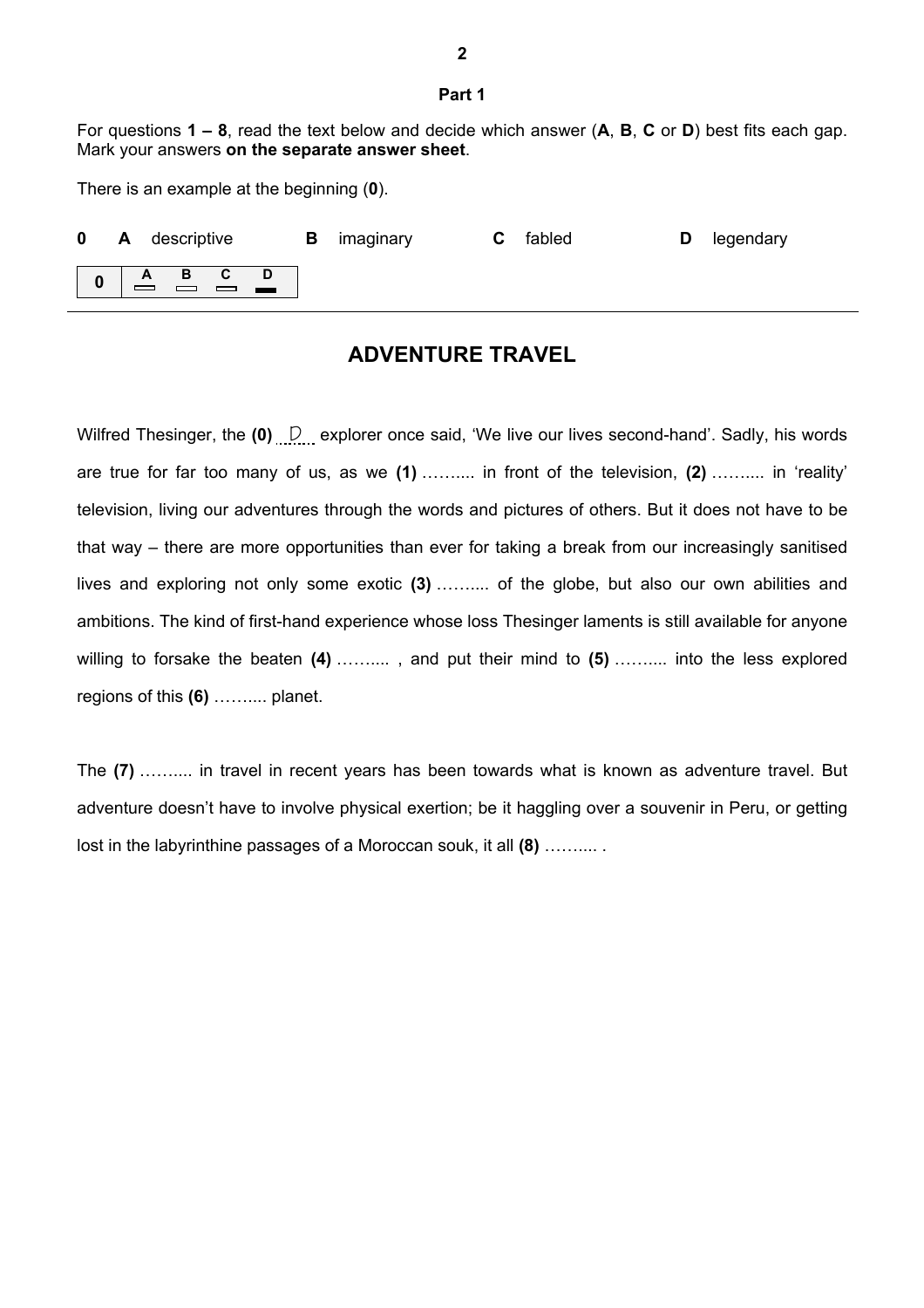| $\mathbf 1$    |              | A droop     | B | slump      | C | sag        | D | plunge       |
|----------------|--------------|-------------|---|------------|---|------------|---|--------------|
| $\mathbf{2}$   | A            | captivated  | B | gripped    | C | engrossed  | D | riveted      |
| 3              | A            | corner      | B | edge       | C | angle      | D | pocket       |
| 4              | A            | path        | B | road       | C | track      | D | course       |
| 5              | A            | turning out | B | taking off | С | making out | D | dropping off |
| 6              | $\mathsf{A}$ | wide        | B | diverse    | C | mixed      | D | different    |
| $\overline{7}$ | A            | trend       | B | direction  | C | custom     | D | inclination  |
| 8              | A            | fits        | B | belongs    | C | counts     | D | holds        |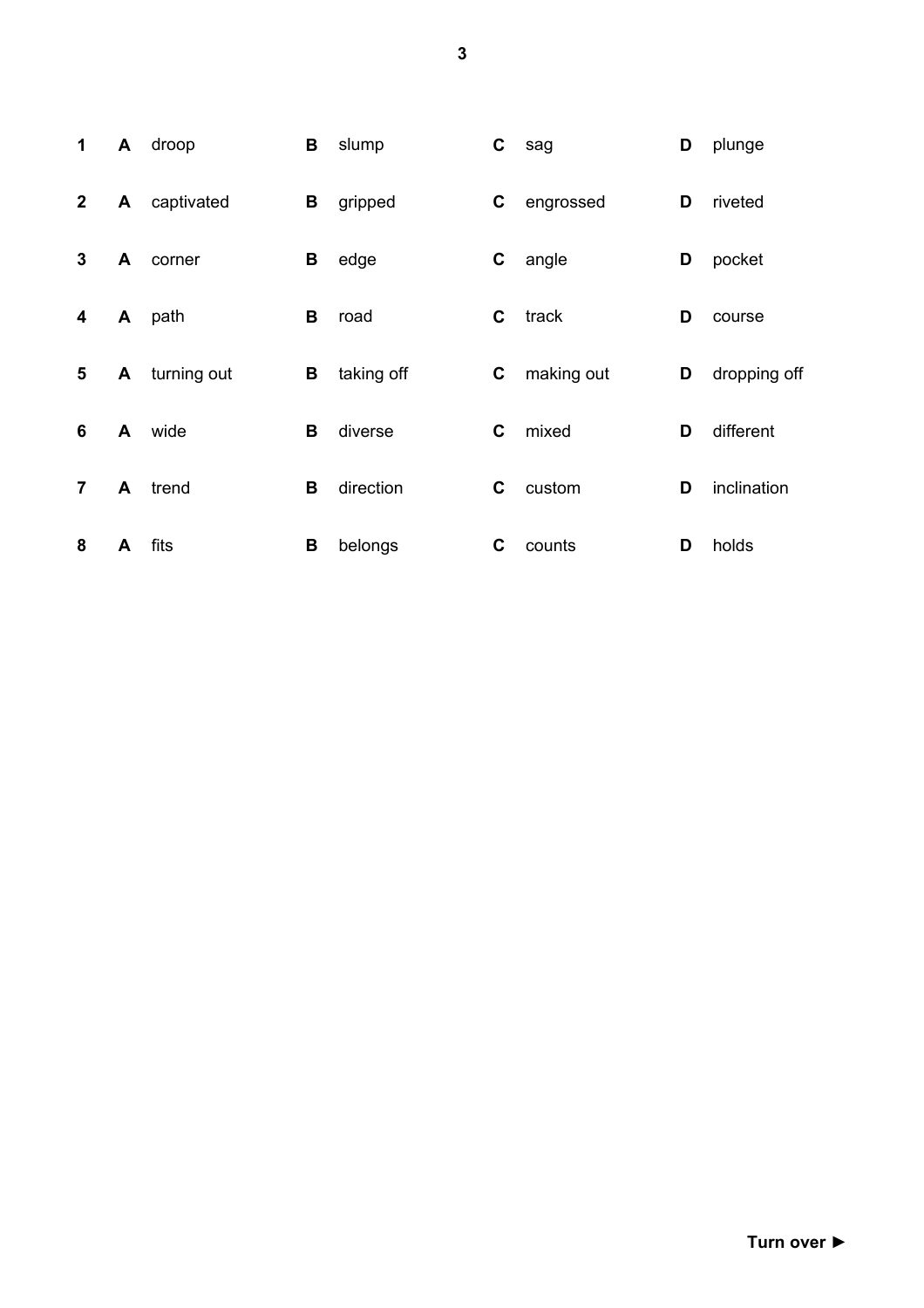For questions **9 – 16**, read the text below and think of the word which best fits each space. Use only **one** word in each space. There is an example at the beginning (**0**). Write your answers **IN CAPITAL LETTERS on the separate answer sheet.** 



### **MOBILE COMMUNICATION**

For many people, mobile email is a habit they couldn't give up even (0) IF they wanted to. And **(9)** …….... should they want to? **(10)** …..….. all, the ability to send and receive emails from a mobile device means they can stay in touch with colleagues, friends and family, whether they're standing in a queue at the supermarket, downing a quick cup of coffee in **(11)** …….... meetings or killing **(12)** ……..... before a flight.

It's fair to say that access to email while **(13)** …….... the move has done much to whet appetites for other kinds of collaborative tools. What's **(14)** …….... , there's a whole new way of working that has opened up in recent years and, **(15)** …..….. a result, there's a general expectation that efficiency and productivity don't necessarily take **(16)** …….... within the four walls of an organisation's physical offices.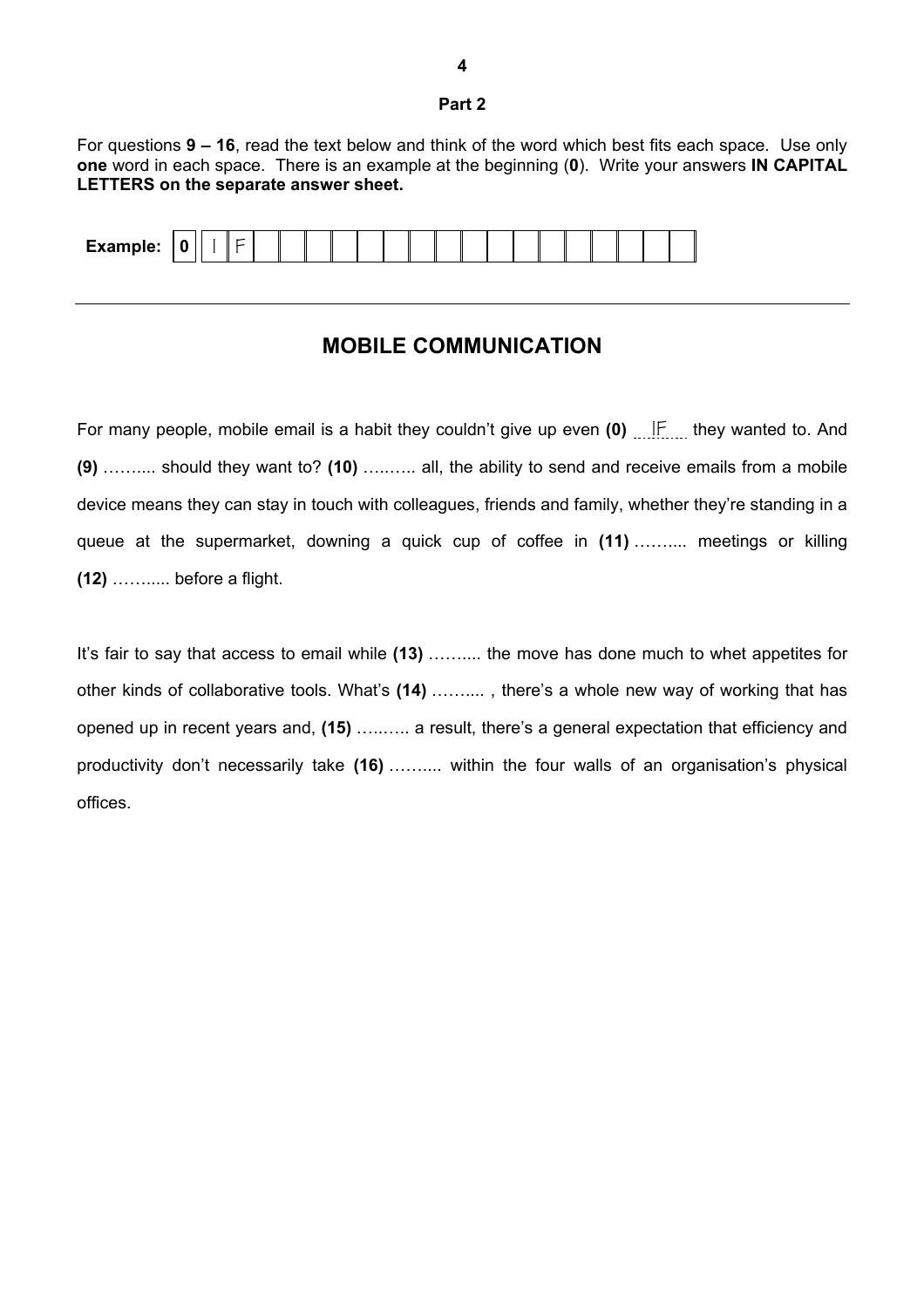For questions **17 – 24**, read the text below. Use the word given in capitals at the end of some of the lines to form a word that fits in the space in the same line. There is an example at the beginning (**0**). Write your answers **IN CAPITAL LETTERS on the separate answer sheet**.

\_\_\_\_\_\_\_\_\_\_\_\_\_\_\_\_\_\_\_\_\_\_\_\_\_\_\_\_\_\_\_\_\_\_\_\_\_\_\_\_\_\_\_\_\_\_\_\_\_\_\_\_\_\_\_\_\_\_\_\_\_\_\_\_\_\_\_\_\_\_\_\_\_\_\_\_\_\_\_\_\_



## **POWER NAPS**

| required to (19)  the effects.                                            | <b>MAXIMUM</b> |
|---------------------------------------------------------------------------|----------------|
| business (18)  However, the conditions must be right and practice is      | <b>EXECUTE</b> |
| those with a demanding schedule such as mothers of babies or travelling   |                |
| sleep which dramatically improves (17) , making it especially useful for  | <b>ALERT</b>   |
| Power napping is an (0) EFFECTIVE strategy. It involves taking an intense | <b>EFFECT</b>  |

To prevent **(20)** …….… on awakening, power naps should last about 25 minutes. Falling asleep so quickly takes practice, but is in fact a habit which is **(21)** …….… easy to acquire. Initially, it is more important to relax for a while than actually fall asleep, and power-napping is not a good idea if you find it difficult to wake up at the **(22)** …….… time. **ORIENTATE COMPARE DESIGN** 

Finally, power-napping should not be confused with the kind of dozing that can **(23)** …….… a sensation of overwhelming sleepiness during the day, which simply represents the **(24)** …….… experienced in the attempt to compensate for a poor sleep routine. **COMPANY DESPAIR**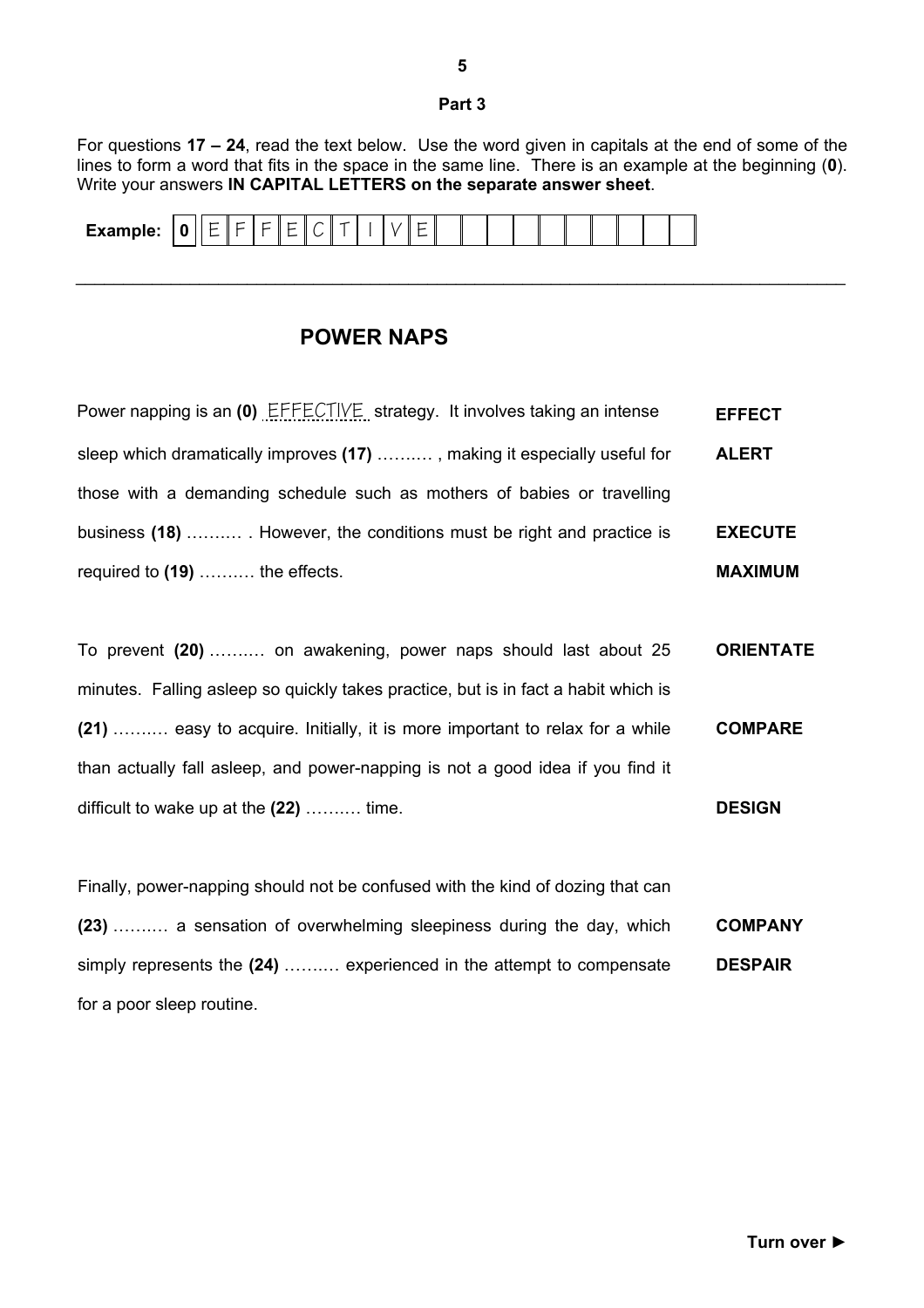For questions **25 – 30**, complete the second sentence so that it has a similar meaning to the first sentence, using the word given. **Do not change the word given.** You must use between **three** and **eight** words, including the word given. Here is an example (**0**).

**\_\_\_\_\_\_\_\_\_\_\_\_\_\_\_\_\_\_\_\_\_\_\_\_\_\_\_\_\_\_\_\_\_\_\_\_\_\_\_\_\_\_\_\_\_\_\_\_\_\_\_\_\_\_\_\_\_\_\_\_\_\_\_\_\_\_\_\_\_\_\_\_\_\_\_\_\_\_\_\_** 

### **Example:**

**0** Do you mind if I watch you while you paint?

### **objection**

Do you ……………………………………………………… you while you paint?

**0 have any objection to my watching** 

Write **only** the missing words **on the separate answer sheet**.

**25** It's impossible to predict how long it will take to do this job.

### **telling**

There is ……………………………………………… will take.

**26** Not many people buy that particular product these days.

### **demand**

There ……………………………………………… that particular product these days.

**27** For me, his skill as a negotiator was most impressive.

### **how**

I was most ……………………………………………… negotiator he was.

**28** Nobody expected Natalia to resign.

### **came**

Natalia's ……………………………………………… everyone.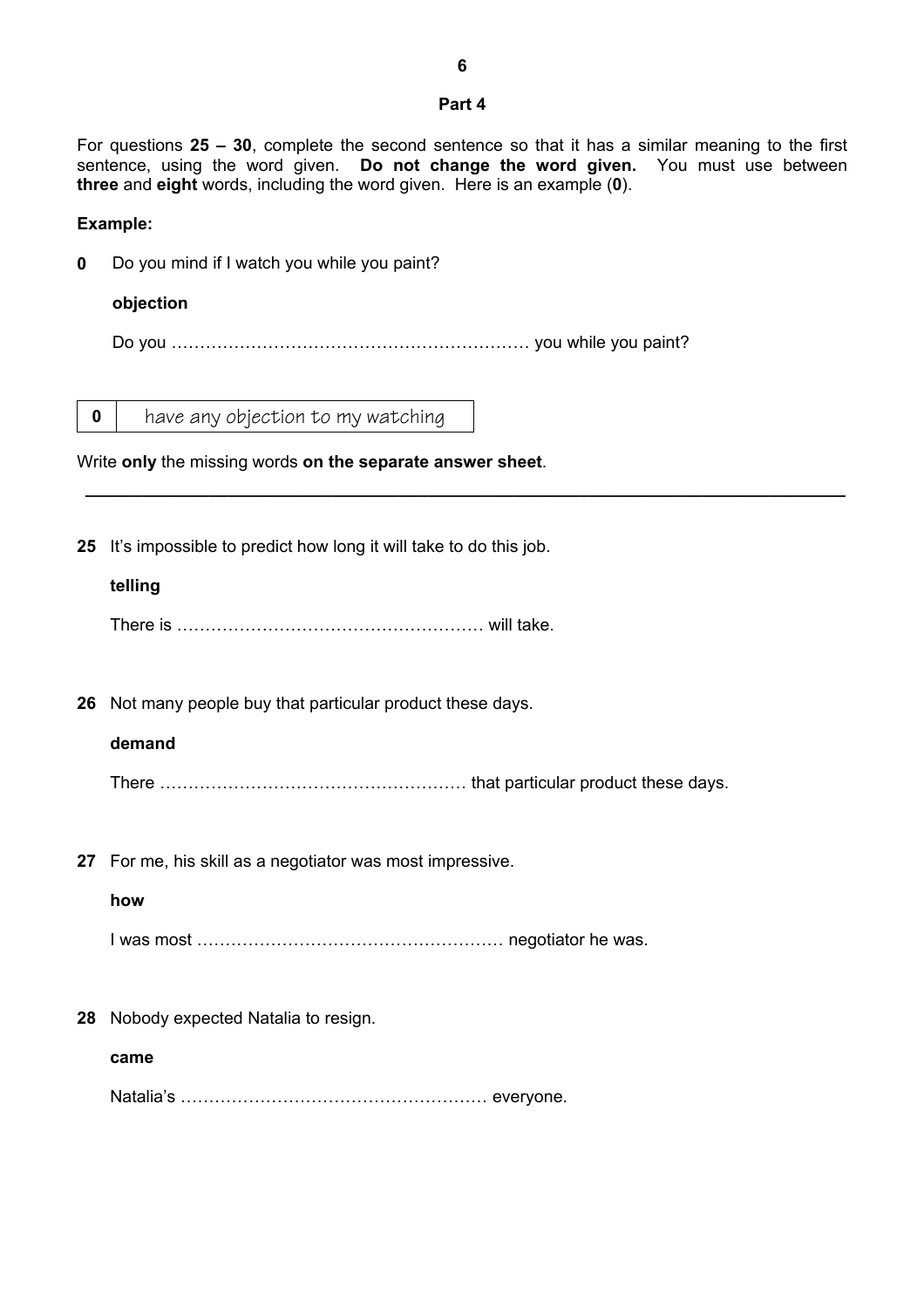**29** The area was completely devoid of vegetation.

### **whatsoever**

There ……………………………………………… the area.

**30** When he was at his most successful, the President had enormous influence.

### **height**

At ……………………………………………… , the President had enormous influence.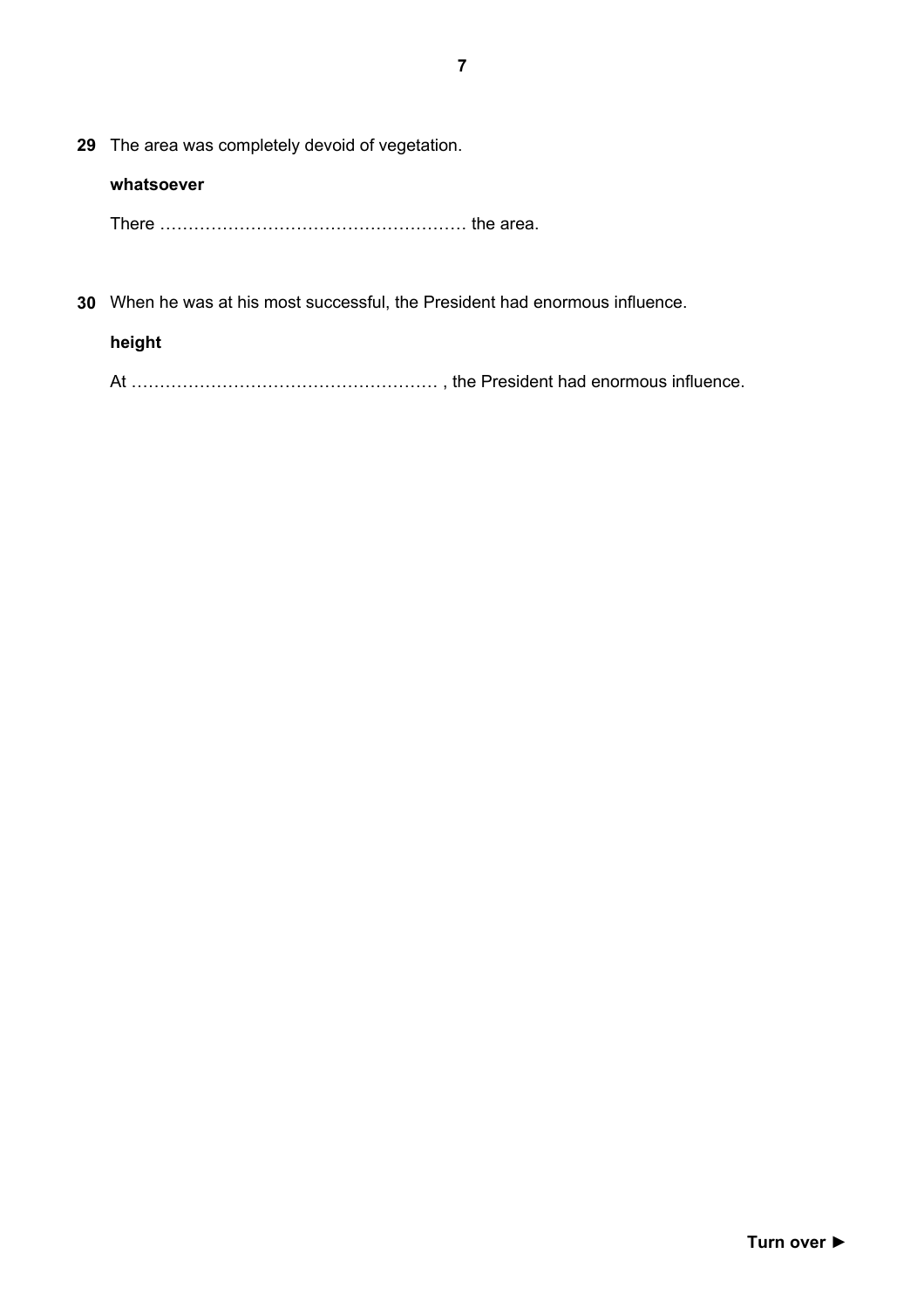You are going to read an extract from a novel. For questions **31 – 36**, choose the answer (**A**, **B**, **C** or **D**) which you think fits best according to the text. Mark your answers **on the separate answer sheet**.

#### **Lucy gets a new job on a newspaper**

It was a precarious period for her where her own fortunes were concerned. She had to rely on freelance work for six months after the quality weekly magazine folded. The regular salary cheque had always seemed derisively small, but now it was like lost riches. Doggedly, she wrote letters and telephoned and peppered editors with unsolicited articles and suggestions. Sometimes she struck lucky and got a commission. She wrote a profile of a woman politician who appreciated her fair-minded approach and tipped her off about a local government row in a complacent cathedral town. Lucy went there, investigated, talked to people and wrote a piece exposing a rich cauldron of corruption which was snapped up by a national daily newspaper. This in turn led to a commission to investigate the controversial siting of a theme park in the north of England. Her article was noticed by the features editor in search of something sharp and bracing on the heritage industry in general. She was getting a name for abrasive comment, for spotting an issue and homing in upon it. Anxiously, she scoured the press for hints of impending issues. In this trade, she saw, you needed not so much to be abreast of things as ahead of them, lying in wait for circumstance, ready to pounce.

But an article sold every week or two did not pay the bills. She began to contemplate, bleakly, a return to the treadmill of proofreading and copy-editing. And then one day she walked into the offices of the national daily which had taken her cauldron of corruption piece and whose features editor had since looked kindly upon her. Having handed over a speculative piece on the latest educational theories she'd written, she fell into conversation with an acquaintance and learned that one of the paper's regular columnists had fallen foul of the editor and departed in a cloud of dust. The column, traditionally addressed to matters of the moment and written so as to provoke attention and controversy, was untethered, so to speak. Lucy made the necessary phone call before her nerve went.

She was asked to submit a piece as a trial run which they published. 'Great,' they said. 'We'll let you know,' they said. 'Soon,' they assured her, 'really very soon.' She chewed her nails for a fortnight; a seasoned hack was given a trial run after her; she read his contribution which, she saw with absolute clarity, was succinct, incisive and original. Or just possibly anodyne, banal and plodding.

And then, the phone call came. She'd have a weekly column with her own by-line and her photograph, postage-stamp size, next to it. There'd be a salary cheque, and perhaps fame and success to follow that. Thinking more pragmatically, she realised that the job presented her with not only a wonderful opportunity but also the inevitable pressure of keeping up with the twists and turns of events to which she must supply a perceptive commentary.

'A start,' she said to her mother, Maureen, and Bruce, her step-father. 'It's a start anyway, but they could fire me at any moment.'

'Just let them try,' said Maureen belligerently. 'I think you're better with your hair a bit shorter. Or maybe that's not a very flattering picture. I think you're very clever. You did some lovely essays at school. I wonder if I've still got any of them somewhere.'

Later, when she was alone, Lucy thought that her appointment had probably been a piece of good fortune. She refused to allow the word luck. She was young yet, and this was something of a plum. She must have got the job on her merits, she told herself, along with whatever assistance there may have been from the inadequacies of others considered for the appointment, or the failure of further rivals to apply. What she was never to know was that in fact the editor had been on the verge of offering the column to the seasoned hack – had been about to pick up the phone – when the colleague he most disliked had walked into his office and spoken with satisfaction of the prospect of closer association with this old crony of his. The editor listened with some indignation, first at the assumption that this would be his decision, and then at the notion of these two ganging up under his nose. As soon as the colleague was out of the room he reached for the phone. And rang Lucy.

And so it began, that time during which she was so feverishly hitched to the affairs of public life that in retrospect it was to seem as though she hurtled from day to day with the onward rush of the news, denied any of the lethargy of individual existence.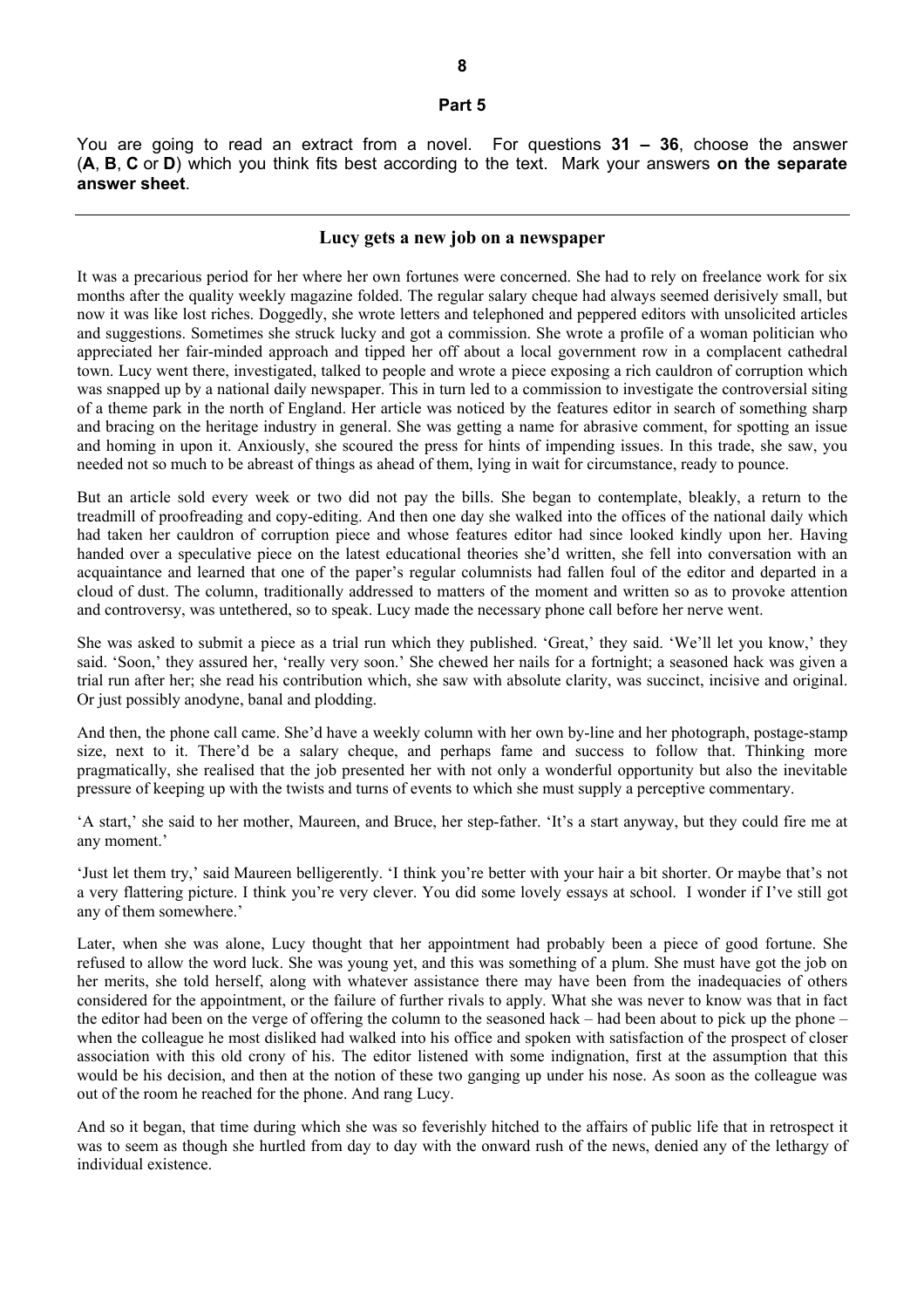- **A** She had been foolish to give it up.
- **B** It had given her a sense of security.
- **C** She should have appreciated it more.
- **D** It represented a fair return for her work.
- **32** Lucy thinks the secret of success as a freelance journalist is to
	- **A** keep yourself informed about current affairs.
	- **B** adopt a controversial style of writing.
	- **C** identify future newsworthy situations.
	- **D** make as many contacts as possible.
- **33** What made Lucy decide to apply for a job on the national daily?
	- **A** She had a friend who worked there.
	- **B** She had impressed the features editor.
	- **C** She had gained a reputation for effective reporting.
	- **D** She had discovered some information about a vacancy.
- **34** It is suggested that Lucy's mother Maureen
	- **A** is forgetful and absent-minded.
	- **B** understands little about Lucy's job.
	- **C** has good critical judgement about writing.
	- **D** expects Lucy will have trouble with the editor.
- **35** On reflection, how did Lucy account for the fact that she got the job?
	- **A** She hoped it was because she deserved it.
	- **B** She was unable to understand how it happened.
	- **C** She thought her age had given her an advantage.
	- **D** She knew she was better than the many applicants.
- **36** The impression given of the editor is that he is
	- **A** anxious to please his colleagues.<br>**B** unable to make up his mind.
	- unable to make up his mind.
	- **C** prone to act on impulse.
	- **D** quick to take offence.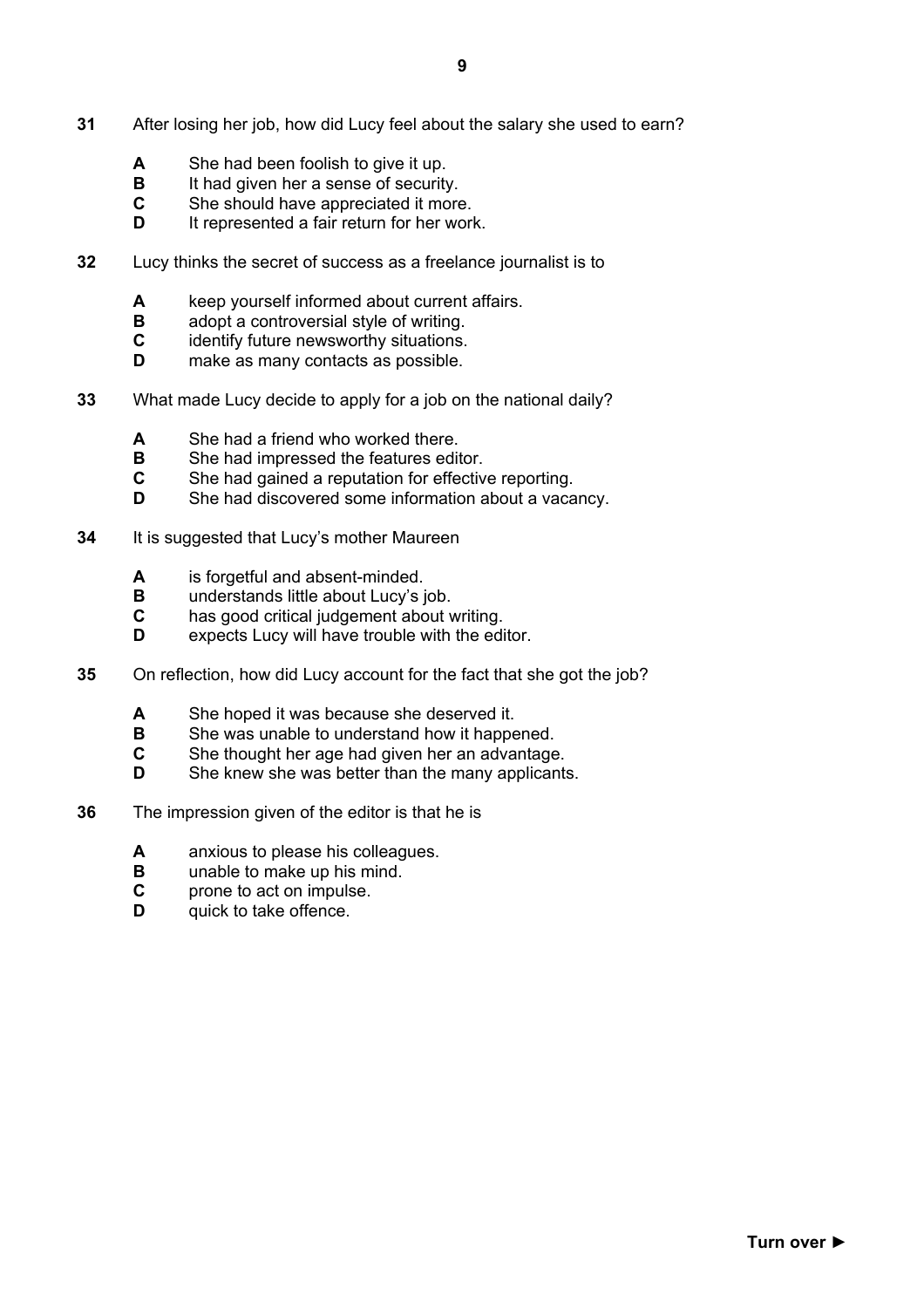You are going to read an extract from an article. Seven paragraphs have been removed from the extract. Choose from the paragraphs **A – H** the one which fits each gap (**37 – 43**). There is one extra paragraph which you do not need to use. Mark your answers **on the separate answer sheet**.

### **The fog catcher's forest**

*A bare, dusty island where the rain never falls could soon be covered with trees. Fred Pearce reports.* 

When Spanish sailors landed in the Canary Islands in the  $15<sup>th</sup>$  century, they were amazed to discover an aboriginal population with extensive agriculture which they had somehow managed to sustain with virtually no rainfall. Legend has it that the Guanche people derived all their water from a single large tree, which stripped moisture out of passing fogs and dripped enough water from its leaves to support a thousand people. However true the story may be, there is no doubt that the only thing stopping the Canaries from resembling the Sahara desert, just 70 kilometres to the east, is the moisture-rich fog that drifts in from the Atlantic Ocean.

**37** 

Sometime in the last century, the last of the trees on high ground were cut down and the land began to dry out. This meant that across much of the north of the island, agriculture went into decline. Now David Riebold, a forestry scientist-turnedschoolteacher who owns a home on the island, has a plan to reverse the trend. He wants to use artificial fog harvesting to bring back the cloud forest, in what promises to be the largest reforestation project ever attempted using the technology.

### **38**

For years Riebold watched these failed efforts by local foresters. Then he read about a successful research project in Chile which harvested the fogs that regularly rolled in from the Atacama desert. Nets erected on a ridge facing the ocean provided enough water for a small town. Realising that Lanzarote's climate was very similar to Chile's, Riebold began to wonder whether fog harvesting could be used to keep the saplings alive.

### **39**

On paper, fog harvesting looked like a solution to the island's reforestation problems, but convincing the authorities to give it a try wasn't easy. For many years Riebold tried and failed to convince anyone to back his idea. It took the arrival of a new mayor to finally get his scheme approved. 'Proyecto David', as the locals call it, got under way, and the town authorities erected eight modest fog-collecting devices on three of Lanzarote's mountains.

**40** 

This summer, having declared the initial experiment a success, the island council plans to install eight much larger devices which will discharge water into a pumped drip irrigation network designed to keep the saplings watered. Riebold hopes that this will form the pilot phase of a full-scale reforestation of the mountains of northern Lanzarote.

### **41**

If the initial results scale up, a new cloud forest could restore the island to its former glory. The Lanzarote government has targeted an area of about 20 square kilometres in the north of the island, though Riebold believes that the potential area for reforestation using fog collectors could stretch to 50 square kilometres.

### **42**

But the knock-on effects of reviving the forests go beyond restoring the wildlife. Eventually, the forests should capture enough moisture to help recharge the area's underground aquifers, many of which have remained empty since the forests disappeared. If this happens, wells down in the valleys could also refill, reducing the island's growing dependence on desalination, especially during the summer tourist season.

### **43**

Whether or not fog harvesting will prompt a largescale return to agriculture on the island remains to be seen, but the lessons learned from harvesting fog on the island's hilltops may be adapted for people living not far away, and with a greater need to see their landscape green and watered. If Lanzarote can catch moisture from the air and convert it to forests and farmland, then perhaps its famine-prone neighbours in West Africa could do the same.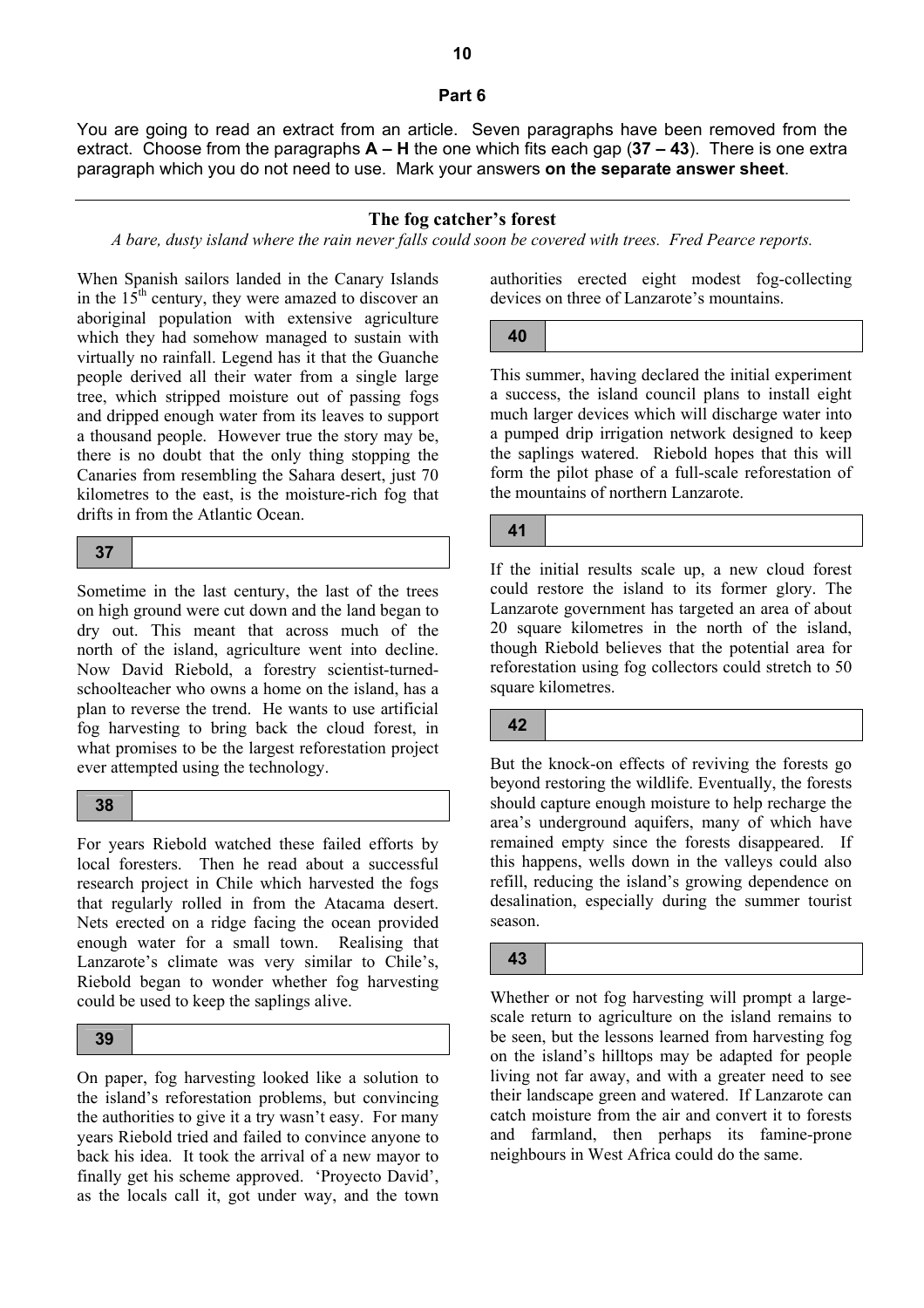- 
- **A** This more ambitious scheme could be managed in one of two ways, he says. Either the hilltops could be covered with nets to grow new forests all at the same time, or this could be done in stages with a smaller number of nets being moved around to reforest each area in turn. After perhaps two years of water from the fog collectors, saplings would be tall enough to collect the fog water themselves.
- **B** The results look promising. A litre a day should be enough to support one seedling, and Riebold has found that on some sites, a square metre of net catches an average of two litres of water each day. One site averaged five litres a day even at the hottest time of year.
- **C** Centuries ago, the island's inhabitants carved tunnels up the mountainside and into underground aquifers. These drained into collecting areas lower down. Once the island's main source of water, they could be brought back to life by reinstating the cloud forest.
- **D** In times gone by, all seven of the islands had rich cloud forests that trapped moisture from the trade winds and quenched an otherwise dry region. More recently, though, much of the islands' forest has been lost – removed for firewood, construction and to make way for farmland. Most of the islands still have some degree of forest cover, but one, Lanzarote, is all but bare.
- **E** Marciano Acuna, the local town councillor in charge of the environment, says he hopes the trees will trigger a more widespread greening of northern Lanzarote and have an impact on the whole ecology of the region. Once the trees are back, the quality of the soil will improve, and a long-lost forest ecosystem will have a chance to return, providing habitat for species long since confined to other islands in the Canaries.
- **F** Even in the hottest months, clouds form over the mountains of northern Lanzarote. As the trade winds blow over the island the mountains force moisture-rich vapour into droplets. The surface of the mountain is too hot for this to happen at ground level, so the fog rarely touches the ground. 'That's why the saplings died,' says Riebold. 'They never got tall enough to touch the fog and capture the moisture on their leaves.'
- **G** Farmers would certainly benefit, as water in Lanzarote has become very expensive, and there are tight restrictions on the irrigation of farmland. This has made agriculture increasingly difficult and, combined with the rise of tourism as a source of revenue, has turned it into a weekend occupation at best for many residents.
- **H** The bare hills in this region have been of increasing concern to the island's authorities. Despite numerous attempts in the past decade, all replanting schemes have so far been unsuccessful. With limited water supplies on the island, the newly planted trees dried out and died, leaving the hilltops littered with hundreds of dead saplings.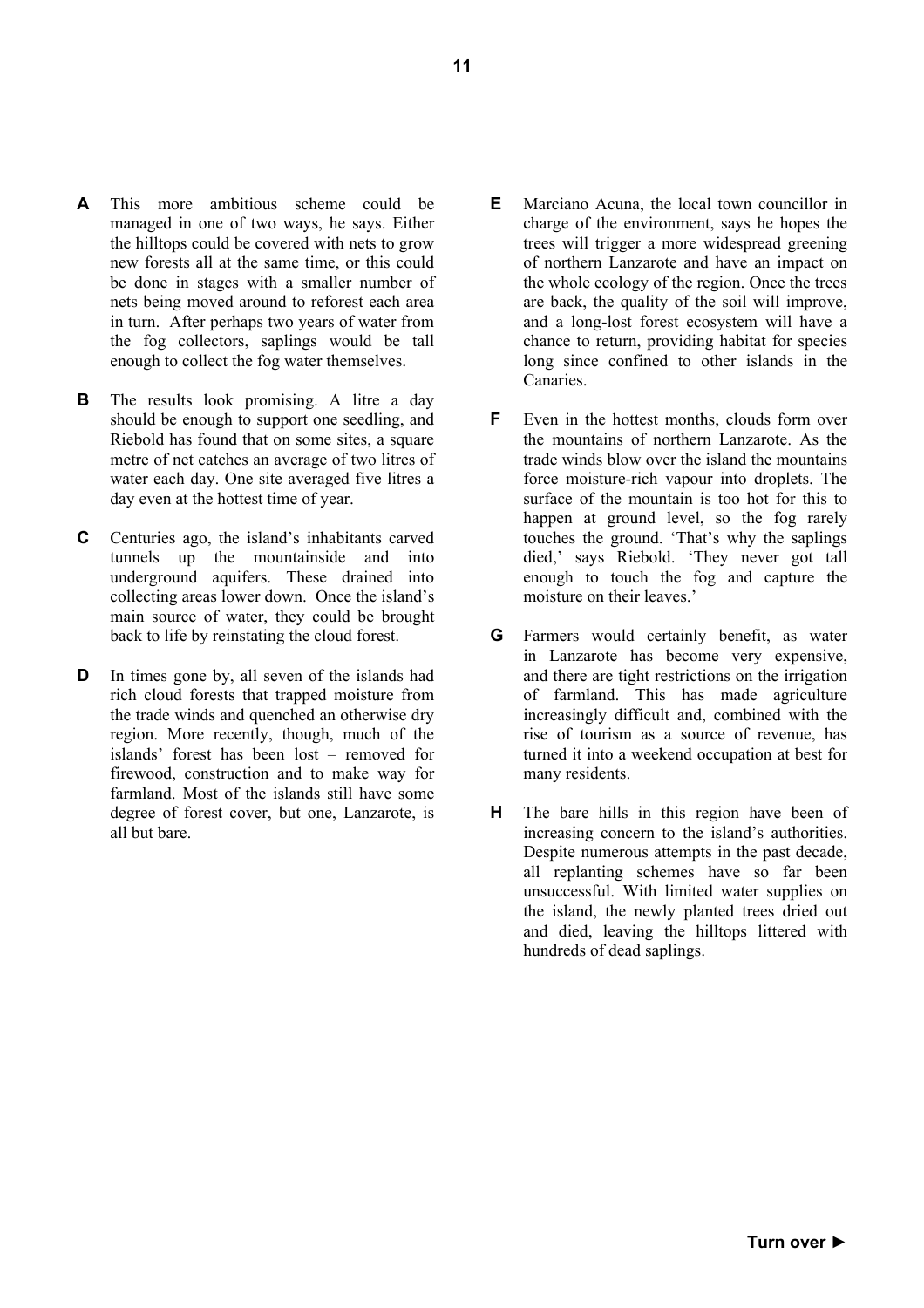You are going to read an extract from a book on photography. For questions **44 – 53**, choose from the sections (**A – E**). The sections may be chosen more than once.

Mark your answers **on the separate answer sheet**.

| In which section are the following mentioned?                                                                       |      |  |  |  |  |
|---------------------------------------------------------------------------------------------------------------------|------|--|--|--|--|
| the possibility that photography can directly influence events in the world                                         | 44   |  |  |  |  |
| the possibility that the photographic image has become redundant                                                    | 45   |  |  |  |  |
| images being interpreted in a similar way by different societies                                                    | 46   |  |  |  |  |
| a commonly held view about the relationship between what is visible and how it is<br>interpreted                    | 47   |  |  |  |  |
| the contrasts of scale that can be represented in photography                                                       | 48   |  |  |  |  |
| the possibility that the techniques employed in photography today have taken the<br>medium back to where it started | 49   |  |  |  |  |
| the ability of photography to provide images that will exist for a long time                                        | 50   |  |  |  |  |
| uncertainty as to whether the main purpose of photography is to inform or to<br>entertain                           | $51$ |  |  |  |  |
| the potential of photography to epitomise the human condition                                                       | 52   |  |  |  |  |
| the view that photography was the greatest achievement in the history of visual<br>images                           | 53   |  |  |  |  |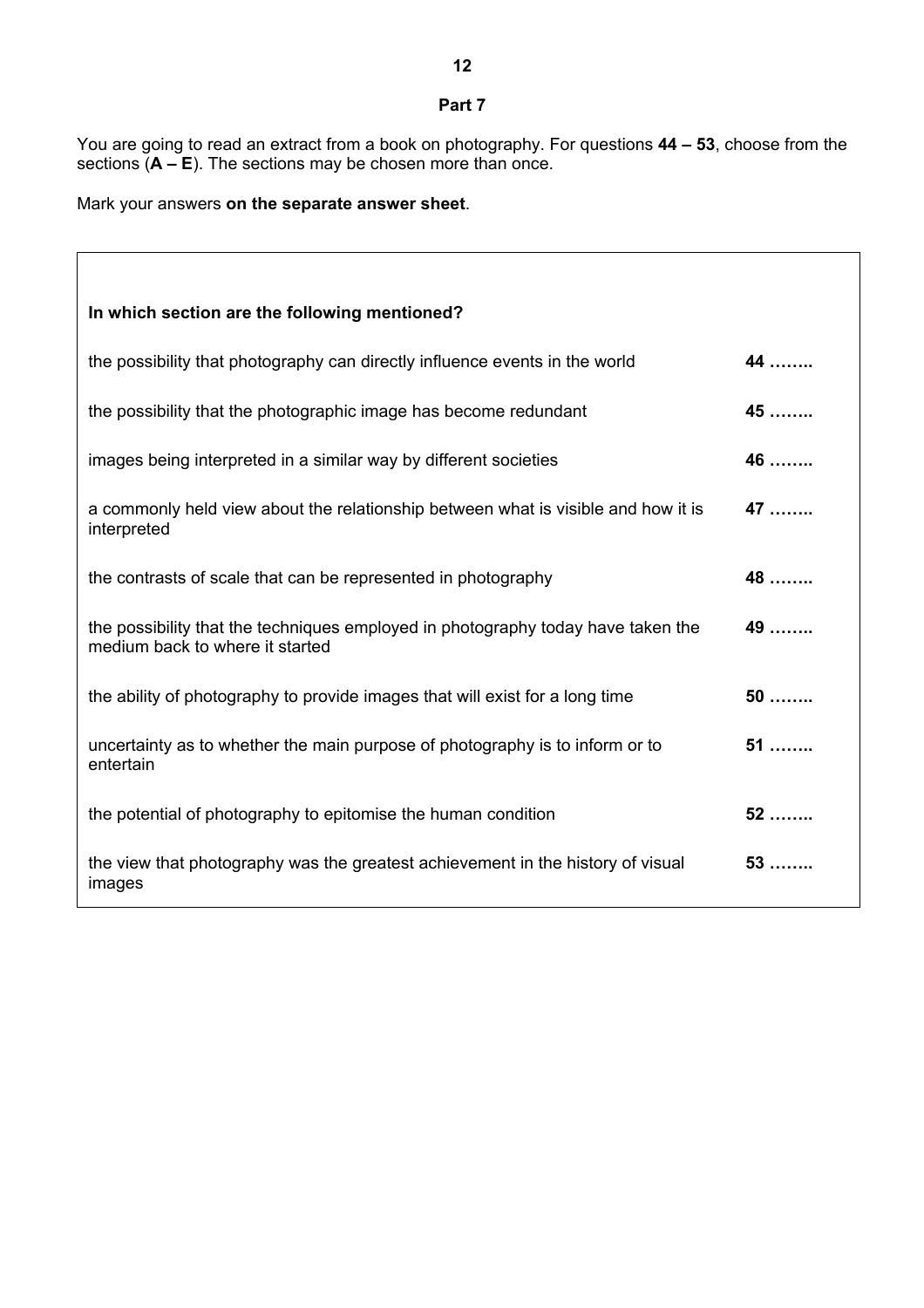# **Photography**  *A historical background*

### **A**

Over the past one and a half centuries, photography has been used to record all aspects of human life and activity. During this relatively short history, the medium has expanded its capabilities in the recording of time and space, thus allowing human vision to be able to view the fleeting moment or to visualise both the vast and the minuscule. It has brought us images from remote areas of the world, distant parts of the solar system, as well as the social complexities and crises of modern life. Indeed, the photographic medium has provided one of the most important and influential means of capturing the essence of our being alive. Nonetheless, the recording of events by means of the visual image has a much longer history. The earliest creations of pictorial recording go as far back as the Upper Palaeolithic period of about 35,000 years ago and, although we cannot be sure of the exact purposes of the early cave paintings, pictorial images seem to be inextricably linked to human culture as we understand it.

### **B**

Throughout the history of visual representation, questions have been raised concerning the supposed accuracy (or otherwise) of visual images, as well as their status in society. Ideas and debates concerning how we see the world and the status of its pictorial representations have been central political, philosophical and psychological issues from the time of Ancient Greece to the present-day technical revolution of the new media communications. Vision and representation have pursued interdependent trajectories, counter-influencing each other throughout history. The popular notion that 'seeing is believing' had always afforded special status to the visual image. So when the technology was invented, in the form of photography, the social and cultural impact was immense. Not only did it hold out the promise of providing a record of vision, but it had the capacity to make such representation enduring.

### **C**

In the mid-nineteenth century, the invention of photography appeared to offer the promise of 'automatically' providing an accurate visual record. It was seen not only as the culmination of visual representation but, quite simply, the camera was

regarded as a machine that could provide a fixed image. And this image was considered to be a very close approximation to that which we actually see. Because of the camera's perceived realism in its ability to replicate visual perception, it was assumed that all peoples would 'naturally' be able to understand photographs. This gave rise to the question of whether photography constituted a 'universal language'. For example, a photograph of the heavens, whether it showed the sun and moon or the constellations, would immediately be understood in any part of the world. In the face of the rapid increase in global communications, we do need at least to ask to what extent the photographic image can penetrate through cultural differences in understanding.

## **D**

There are other questions that arise concerning the role of photography in society that have aimed to determine whether the camera operates as a mute, passive recorder of what is happening or whether it possesses the voice and power to instigate social change. We may further speculate whether the camera provides images that have a truly educational function or if it operates primarily as a source of amusement. In provoking such issues, the photographic debate reflects polarised arguments that traditionally have characterised much intellectual thought.

### **E**

The last 170 years have witnessed an everincreasing influence of the visual image, culminating in the global primacy of television. For photography, the new prospects and uncertainties posed by digital storage and manipulation, and the transmission of images via the internet present new challenges. It has even been suggested that we now inhabit the 'post-photographic era' – where technological and cultural change have devalued photography to such an extent that events have taken us beyond the photograph's use and value as a medium of communication. Furthermore, perhaps we should be asking if the advent of digital imagery means that photography, initially born from painting, has turned full circle and has now returned to emulating painting – its progenitor.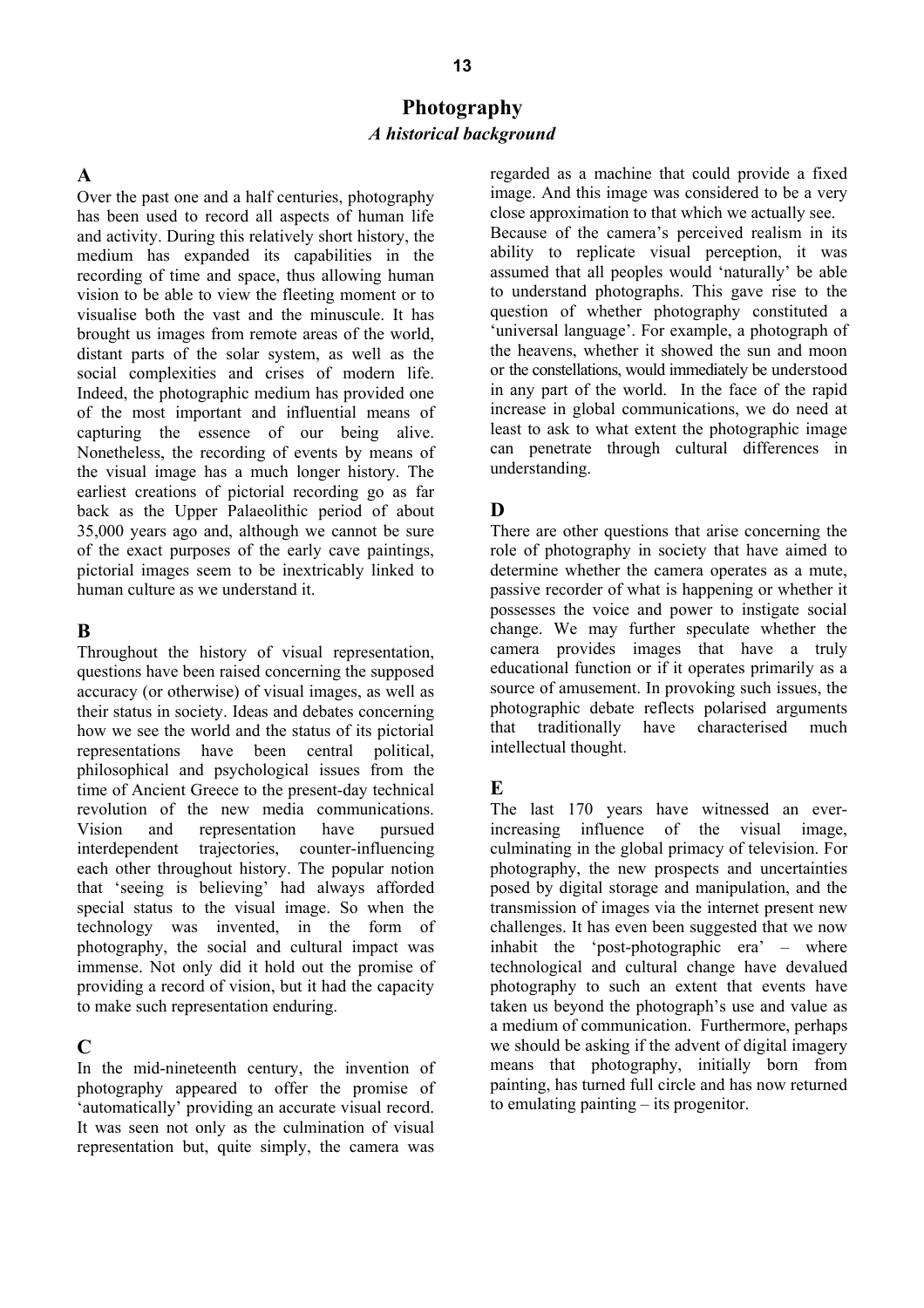# **BLANK PAGE**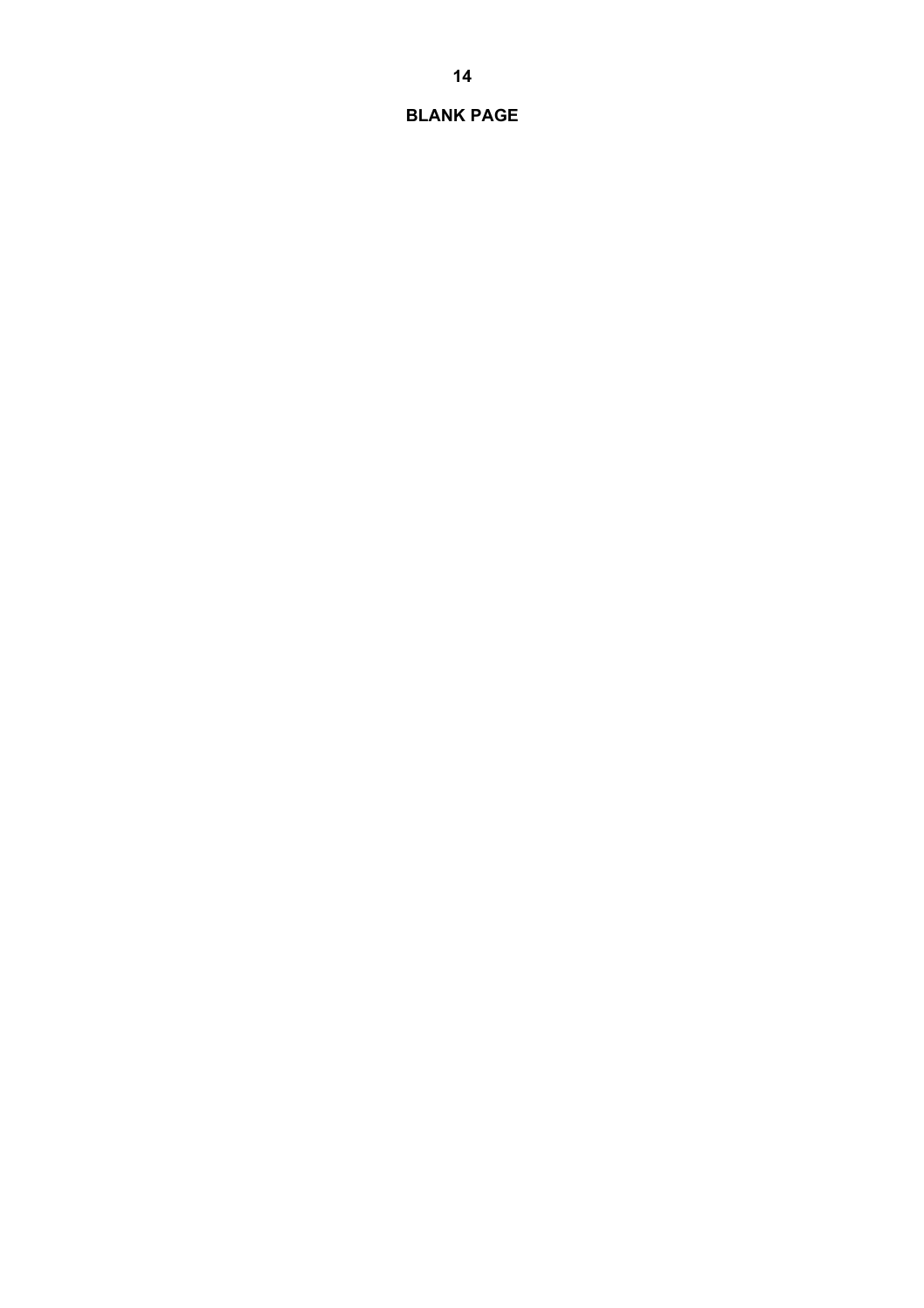## **BLANK PAGE**